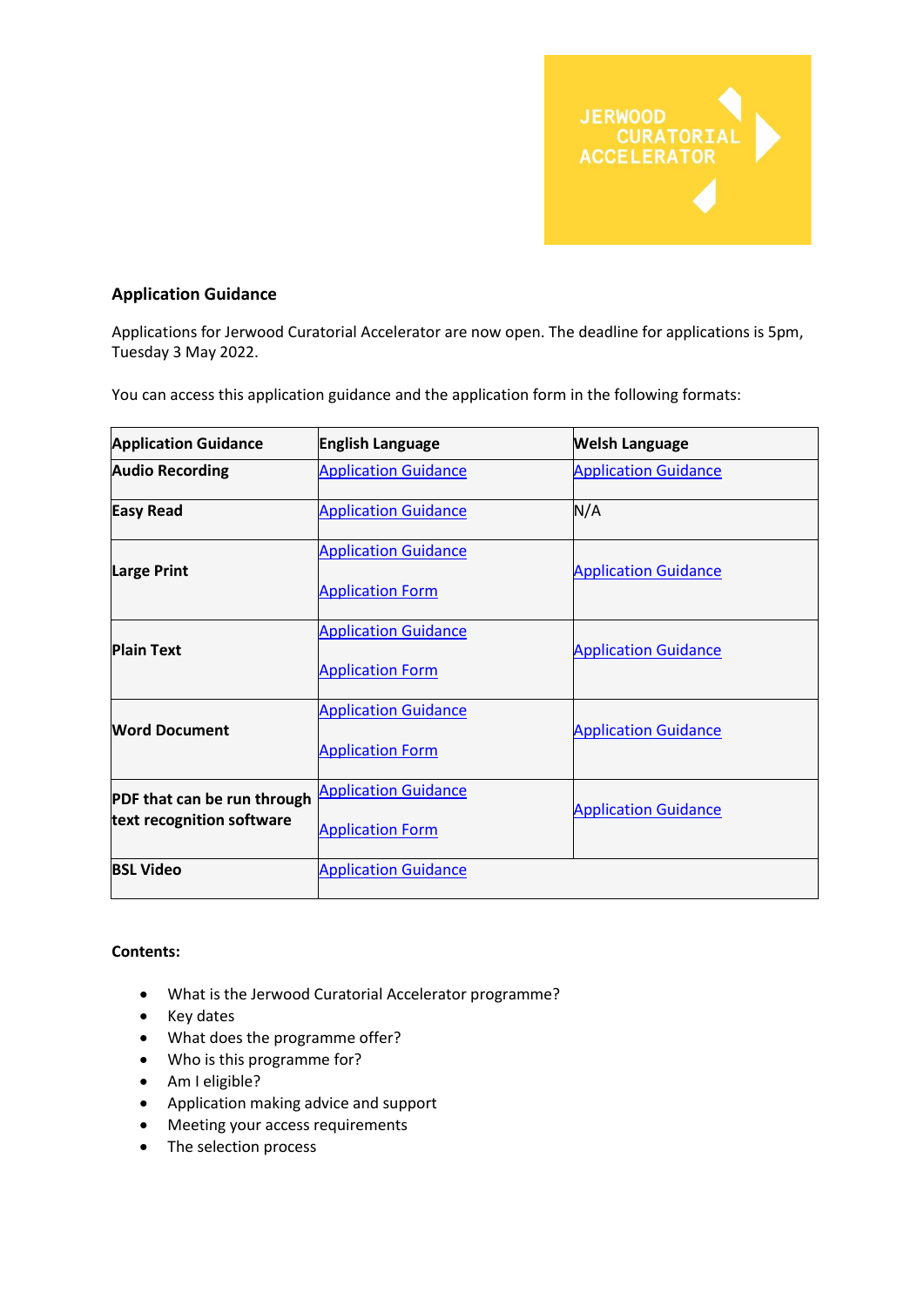### **What is the Jerwood Curatorial Accelerator programme?**

Jerwood Curatorial Accelerator (JCA) is a new 12-month programme to support ten early-career curators from working class/low socio-economic backgrounds to develop their networks, skills and leadership ambitions.

From July 2022 to July 2023, ten selected JCA Fellows will travel to eight leading visual arts galleries and organisations across the UK for behind-the-scenes insights into their curatorial approach, artist communities and civic role; take part in a co-created online curatorial and leadership development programme; and benefit from individual mentoring. The programme aims to equip them with the networks, skills and knowledge to enable them to fulfil their ambitions and play a part in the future of the visual arts sector.

Seven Host organisations are confirmed and the eighth will be chosen by the selected JCA Fellows. The Hosts are:

- Centre for Contemporary Art, Derry Londonderry (CCA)
- Dundee Contemporary Arts (DCA)
- Middlesbrough Institute of Modern Art (MiMA)
- Peak Cymru
- Somerset House
- Turner Contemporary
- Yorkshire Sculpture International (YSI)

The Hosts offer access to a wide breath of approaches to curatorial practice and place, as well as being organisations of different scales and types based in locations across the UK. Each Host organisation will create a two-day programme with the JCA Fellows to introduce them to their work, networks and communities; creating a space for exchange and shared learning around different aspects of curating today. Visits may develop conversations about opening up collections, working in post-conflict contexts, curating with community groups, working with rural infrastructure, the role of writing, and opportunities around civic placemaking; as well as including artist studio visits and networking. You can read more about the Host organisations [here.](https://jerwoodarts.org/projects/jerwood-curatorial-accelerator-host-organisations/)

JCA aims to broaden the diversity of lived experience in curatorial and visual arts leadership. Curators are recognised as having a lot of influence and playing a critical role in improving the diversity and breadth of art that is programmed and shared with the public. However, research suggests there is a significant lack of diverse backgrounds in the visual arts: only 21% of museums and gallery staff are from working class/low socio-economic origins. Data also suggests there is a lack of ethnic diversity, disabled and women in senior leadership roles across the visual arts sector\*.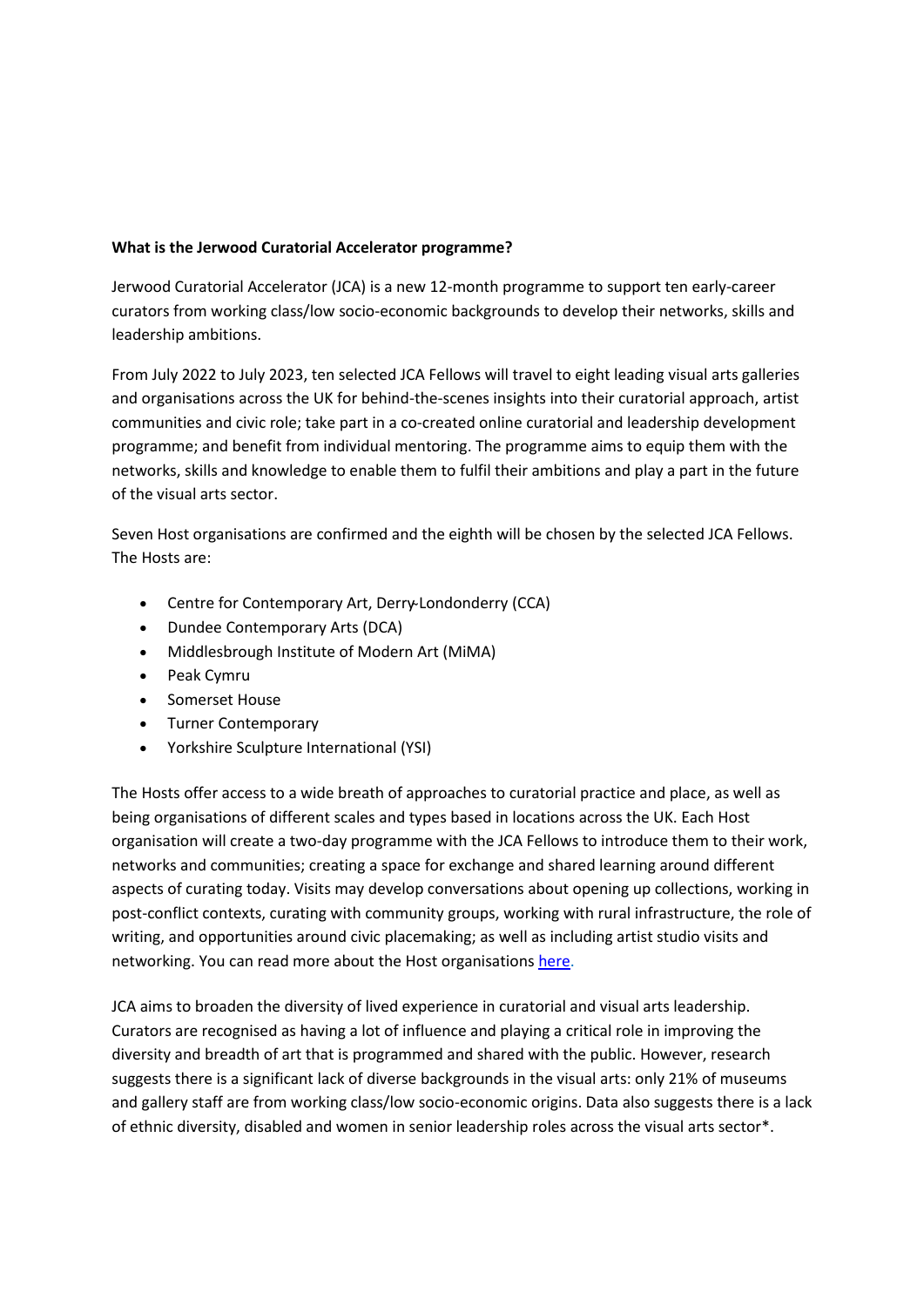JCA therefore takes an intersectional approach, focusing on identifying and nurturing early-career curators who have faced barriers because of their socio-economic background and identity, and providing a fully funded, inclusive and accessible development programme to enable their careers to thrive.

*Jerwood Curatorial Accelerator is funded by Arts Council England and Esmée Fairbairn Foundation with support from Art Fund. It is part of Arts Council England's Transforming Leadership Programme, through which Jerwood Arts is also delivering the Weston Jerwood Creative Bursaries programme and Alumni Fund 2020-22. It is designed and delivered by Jerwood Arts, with specialist support from people make it work, Dr Dave O'Brien and Annabel Jackson Associates Ltd.*

\*Source: Brook, O., O'Brien, D. and Taylor, M. (2018) Panic: Social class, taste and inequality in the creative industries.

### **Key Dates**

| Thursday 31 March 2022                     |  |
|--------------------------------------------|--|
| 5pm, Tuesday 3 May 2022                    |  |
| Friday 27 May 2022                         |  |
|                                            |  |
| Wednesday 8, Thursday 9 and Friday 10 June |  |
| 2022                                       |  |
| <b>July 2022</b>                           |  |
| <b>July 2022</b>                           |  |
| September 2022                             |  |
| November 2022                              |  |
| December 2022                              |  |
|                                            |  |
| February 2023                              |  |
|                                            |  |
| <b>March 2023</b>                          |  |
| May 2023                                   |  |
| June 2023                                  |  |
|                                            |  |

### **What does the programme offer?**

JCA is a 12-month programme which offers ten early-career curators support to develop their curatorial and leadership skills. It includes:

- Eight in-person residential two-day visits to Host organisations across the UK, with the eighth Host chosen by the JCA Fellows
- An online programme of approximately 12 workshops and talks which you will have the opportunity to shape to help you develop your curatorial and leadership skills
- A dedicated individual mentor or mentors who will support your career development during the 12-month programme
- Support from the Jerwood Arts team to develop your profile and networks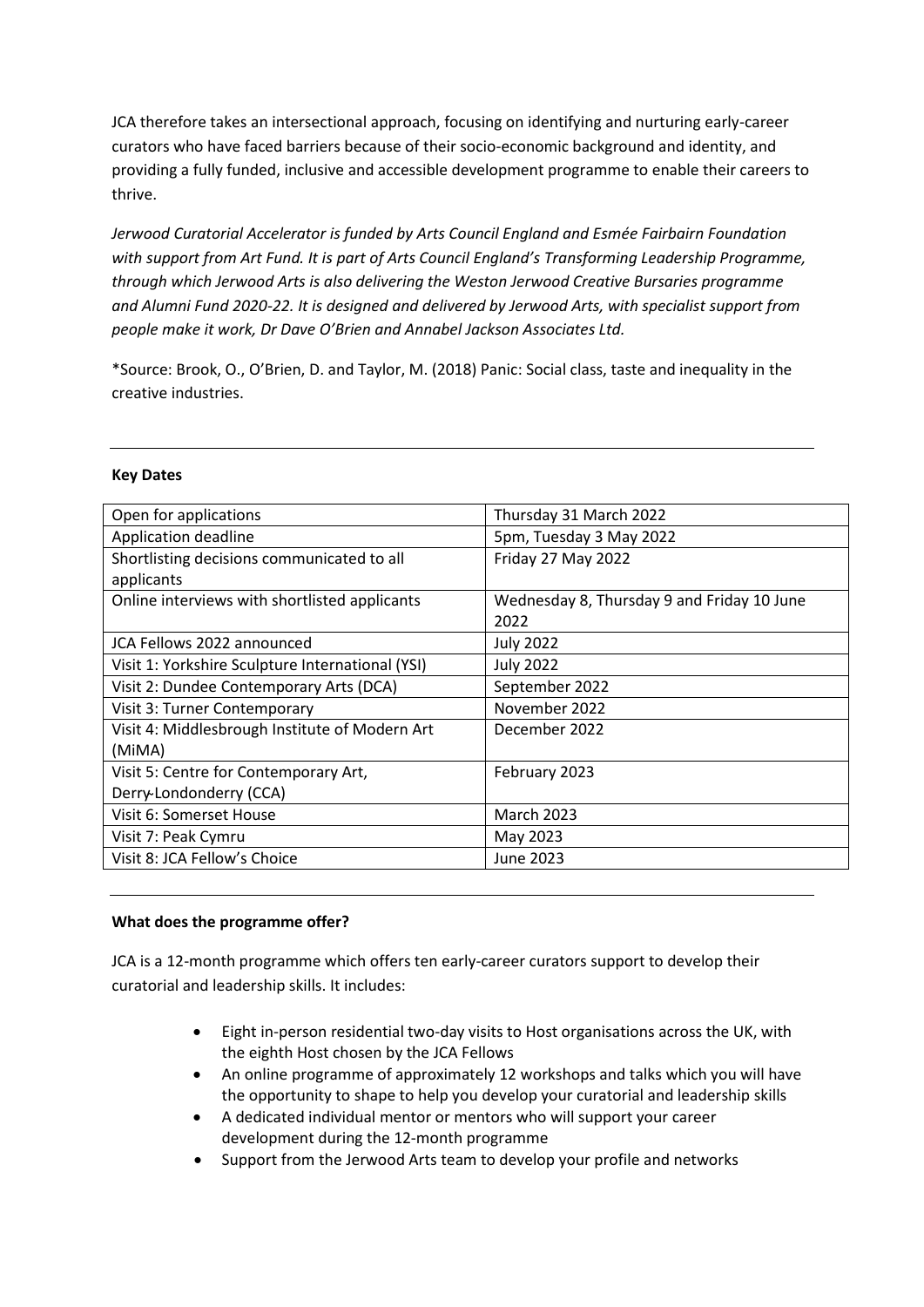The programme is fully funded. It includes:

- A bursary of £4,000 to support your time spent on the programme which can be either paid directly to you, paid to your employer in order to backfill your role, or split flexibly to enable you to participate
- All costs for travel to and from, accommodation, local travel, meals and refreshments for visits to Host organisations including any individual access requirements
- All costs associated with the online programme of workshops and talks
- An individual budget of £750 for mentoring
- An access budget supporting the needs of D/deaf, disabled or neurodivergent Fellows and/or those with caring responsibilities

We are committed to working with the selected JCA Fellows to understand their individual circumstances and support them to fully participate in the programme.

### **Who is this programme for?**

JCA is designed to support individuals in the early stages of their career who have curating at the heart of their practice. It is specifically for applicants who identify as being from working class/low socio-economic backgrounds, which are underrepresented in curatorial practice and the visual arts in the UK.

You may already call yourself a curator, or you may not yet, but have ambitions to do so. We recognise that it is a loaded term and that in the contemporary visual arts sector, there are many roles which include curating practices without using that job title. Examples of roles you may do or may have done might be: programmer, organiser, producer, engagement co-ordinator or in an assistant role to any of these. You may also have your own artistic practice, alongside curatorial activities. The definition of 'a curator' in visual arts and what 'curatorial practice' includes is ever evolving.

For this programme, we have developed the following list of activities with the Host organisations which characterise the breadth of curatorial practices the programme aims to support and the type of work we expect applicants will currently be engaged with:

- Organising, facilitating or producing exhibitions/events
- Connecting audiences with art and artists
- Researching, archiving and sharing knowledge
- Caring for, nurturing and enabling opportunities for artistic practices
- Acting as a catalyst, a connector and a collaborator
- Working with organisations, communities, educationally or independently
- Questioning and imagining what is possible through art

JCA is targeted at those who have reached a stage where they are looking towards their next challenge and asking questions about their long-term ambitions. We are excited to support curators within this programme who: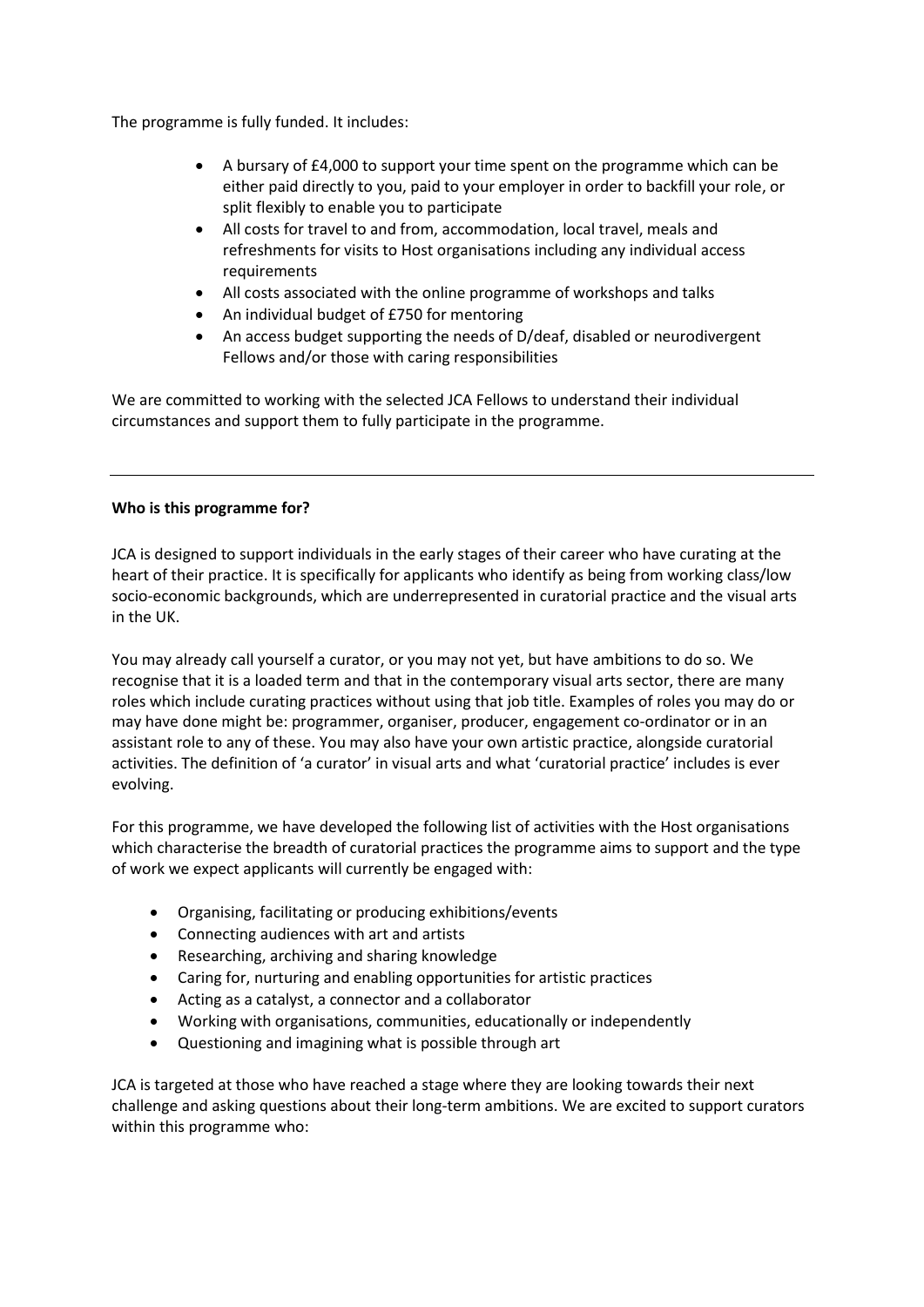- Want to significantly grow and explore their practice and have a critical understanding of how to develop it
- Have the motivation to curate, programme and support the development of significant work in the future
- Show leadership potential
- Might not normally consider applying for grants or development opportunities
- Would benefit from a year of supported development at this point in their career
- Are from a working class/low socio-economic background
- Have faced barriers to developing their curatorial career because of their identity or background or are from a background or identity that is currently underrepresented in the visual arts

In addition:

- There is no educational eligibility requirement
- Self-taught curators are welcome to apply
- There is no upper age limit, however curators must be over 18
- Curators must be based in the UK but do not need to be a UK national; migrant curators are welcome to apply
- The programme is delivered in English language only
- There is no financial means testing, curators currently on benefits or requiring support with Access To Work are welcome to apply
- Curators must not be in full or part-time formal education
- Curators may have either an independent or institutional employed curatorial practice
- Curating may be a main role/job, second or freelance role, or voluntary role so long as there is an emerging track record of professional curatorial practice
- Companies, organisations and collectives are not eligible to apply

### **Am I eligible?**

JCA is specifically for individuals who identify as being in the early stages of their career and come from a working class/low socio-economic background.

We understand that our backgrounds and identities are complex: applicants will not be required to 'prove' their eligibility through this application process. Instead we aim to provide enough information for you to self-define your suitability for JCA, and will only ask you questions that will help us understand how JCA can make a difference to your career ambitions.

# *Early-career*

The term 'early-career' is difficult to define and may look different depending on a range of factors including art form/s, career pathways, location and personal circumstances. Across all Jerwood Arts funding, we are looking to support practitioners who have some existing professional experience and momentum for their practice but are still in the early stages.

This is the definition of 'early-career' that we are using for JCA, and which we require you to meet. We anticipate that many will have struggled to find paid work during the Covid-19 pandemic and may have fewer examples of their practice in the last 24 months. This will be taken into account during the assessment process: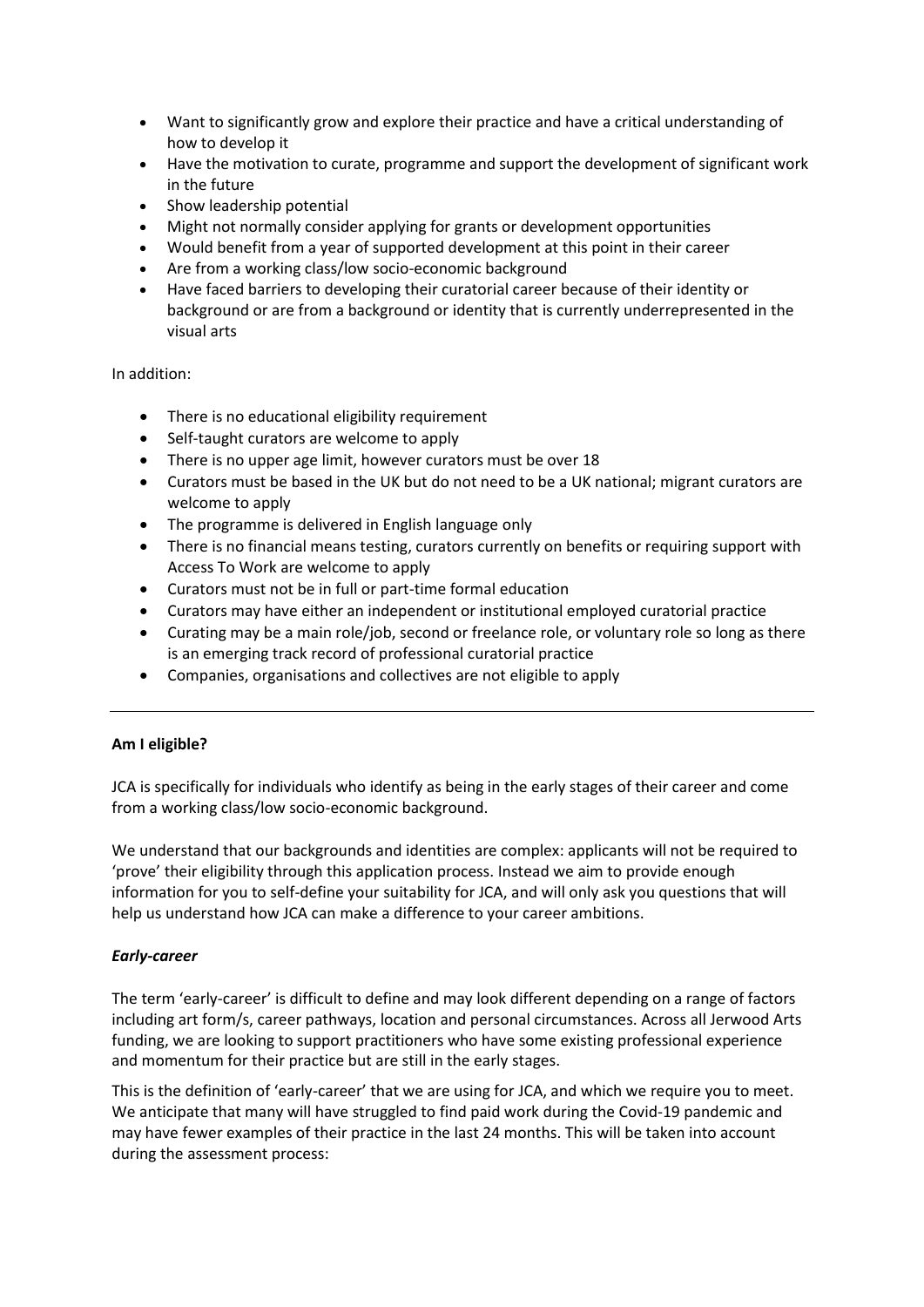- **You have a track record of curatorial work in the visual arts and have been developing your practice for between 3-7 years outside of any educational training** (if relevant). This does not need to have been within an employed curatorial role in an arts institution or have been your main source of income during this time.
- **You have worked on at least 3 projects where you have demonstrated your own curatorial voice and vision.** This might include different types of activity, for example developing an event, working with an artist on a commission, contributing curatorial ideas to a large-scale project, curating an exhibition, delivering a socially engaged project or editing a publication.
- **You have begun to build networks within the visual arts** but are looking to expand these across the UK.

Identifying the moment of transition from 'early-career' to 'mid-career' is also complex. These are some markers which would suggest you are beyond the career stage which JCA is best suited to support. If you meet two or more of the following criteria, you are likely to be ineligible:

- **You have been lead curator on national and/or international exhibitions** which have received significant press coverage and profile.
- **You already have established peer and artist networks** in the UK and/or internationally.
- **You have undertaken some focused development of your curatorial practice** during your career so far. This might include supported time on research, on residencies, on development programmes or with funding support.
- **You have significantly more than seven years' experience working as a curator in the visual arts.**
- **You are regularly invited to contribute to events, publications and exhibitions.**

### *Working Class/Low Socio-Economic Background*

Class can be a loaded term. We often talk about 'socio-economic background' instead of class because it helps us to be more specific and join up our work more easily with other social justice organisations outside of the arts. For example, in academic research about social mobility, socioeconomic background or socio-economic origins is often the preferred term. However, most people self-define using class terms e.g. 'I'm working class'.

Both terms refer to the particular set of social and economic circumstances that an individual has grown up in. Individuals from a low socio-economic background will most likely have been to state school, might have received free school meals as a child, and had a low household income when they were growing up. They might have grown up in the care system or been the first in their family to go to university. Other terms people from a low socio-economic background might identify themselves with are working-class or benefits-class. Individuals from a low socio-economic background are more likely to face intersecting barriers in society, experiencing racism, ableism and other forms of discrimination.

We have been thinking carefully about language through our [Weston Jerwood Creative Bursaries](https://jerwoodarts.org/projects/weston-jerwood-creative-bursaries-2020-22/) programme and our understanding of this continues to evolve. For JCA we have decided to use both working class and low socio-economic background as terms to help applicants define their own experience in relation to this opportunity.

To identify as having faced economic and social barriers to working in the arts you will typically selfidentify as being from a working class background, and meet at least two of the following criteria: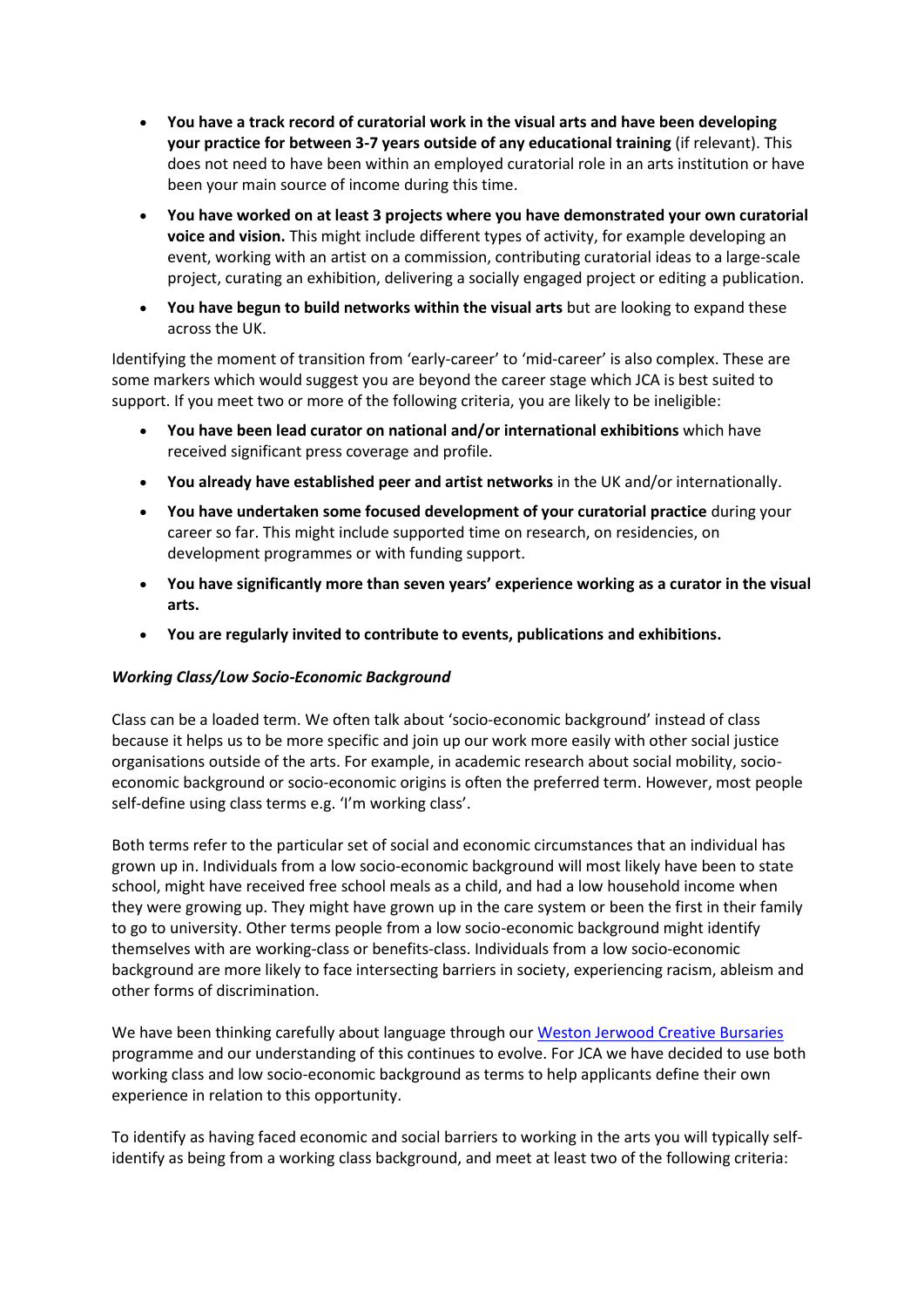- You attended only state-funded school or college
- You were eligible for free school meals at secondary school (if studying in the UK)
- You were the first generation to attend higher education in your family
- You grew up in a household where at age 14, the primary carer held an occupation that can be described loosely as
	- o Unemployed;
	- o Routine manual and service occupations e.g. van driver, cleaner, porter, waiter/waitress, bar staff;
	- $\circ$  Semi-routine manual and service occupations e.g. postal worker, security guard, machine worker, receptionist, sales assistant.

### *Intersectionality*

Intersectionality refers to the interconnected nature of characteristics such as race, class, and gender as they apply to a given individual or group. These are regarded as creating overlapping and interdependent systems of discrimination or disadvantage. The programme actively recognises the intersections of socio-economic background with protected characteristics, such as gender, disability and race.

We realise that this eligibility can be complex, and if you are unsure and would like to discuss your suitability, please contact us to book an advice session.

### **Application making advice and support**

We are committed to making our opportunities accessible and the application experience as userfriendly as we can. This is part of our ongoing work to welcome and encourage applicants facing barriers to apply.

- **Emails:** We are happy to receive emails with questions to Mirka Kotulicova at [mirka@jerwoodarts.org.](mailto:mirka@jerwoodarts.org) We will aim to respond to your email within three working days.
- **Advice Sessions:** We also offer the opportunity to speak with a member of the Jerwood Arts team for a ten-minute advice session in advance of applying. In these sessions, we are unable to read draft applications or texts, but we can discuss your specific questions or ideas and guide you as to how you might strengthen these in the application. Please email Mirka Kotulicova a[t mirka@jerwoodarts.org](mailto:mirka@jerwoodarts.org) with the questions you would like to discuss and your phone number to book an advice session.
- **Social Media:** For a more informal opportunity to ask questions we will run several 'Ask Us Anything' sessions on @jerwoodarts Instagram or Twitter throughout the callout period. Follow @jerwoodarts to ask us questions via this format.
- Event: We will be hosting an online event on Tuesday 12 April at 12pm to discuss frequently asked questions about JCA. Follow @jerwoodarts on social media for details of how to attend.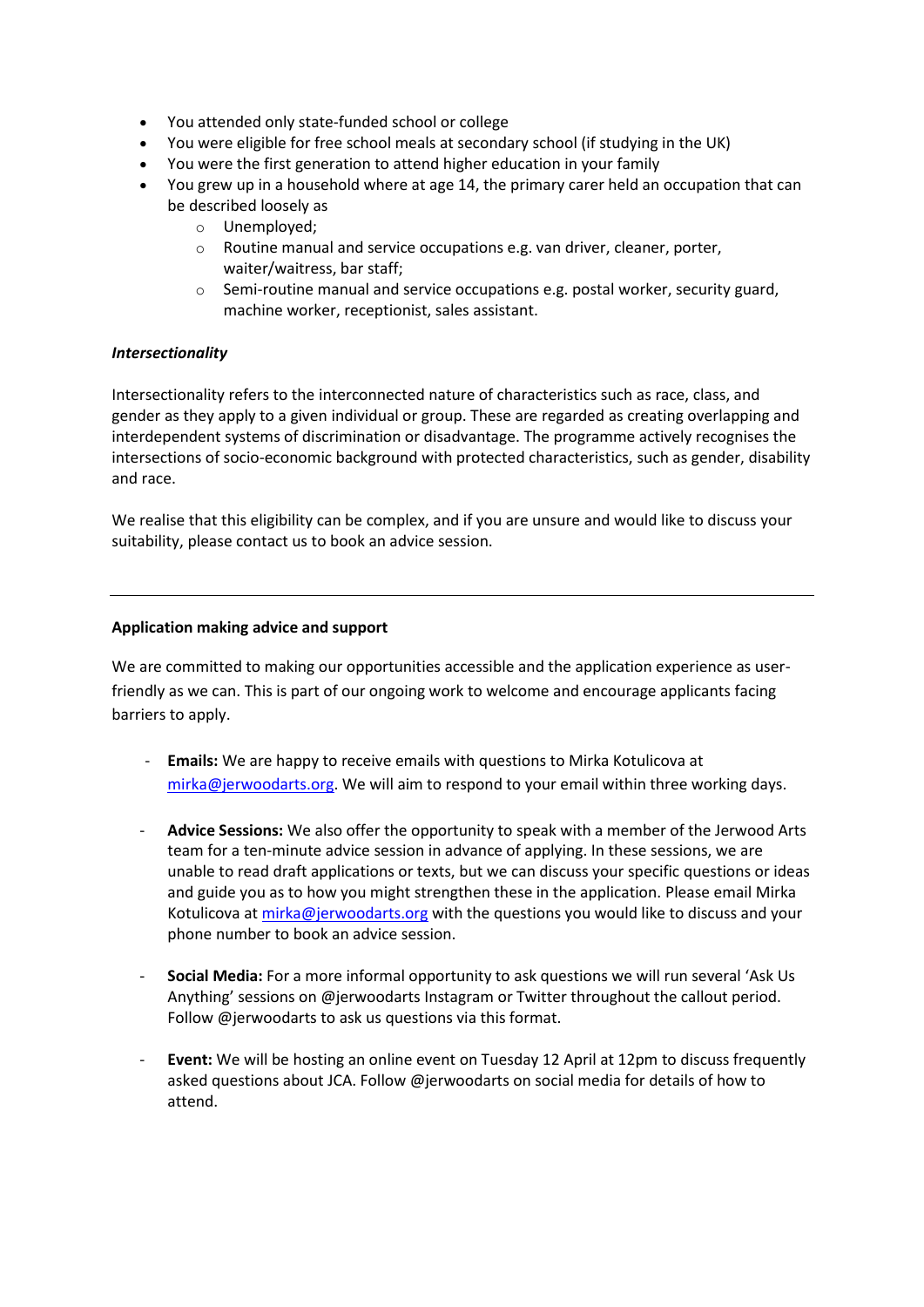Please note that the advice we give will be on the eligibility and suitability of you making an application and will have no bearing on its assessment. You do not need to have spoken to a Jerwood Arts member of staff before applying.

#### **Meeting your access requirements**

You can access this application guidance and the application form in the following formats. Please note, the application form is provided to help you draft your answers offline before submitting via th[e online application portal:](https://jerwoodarts.org/jerwood-curatorial-accelerator-application-form/)

| <b>Application Guidance</b>                              | <b>English Language</b>                                 | <b>Welsh Language</b>       |
|----------------------------------------------------------|---------------------------------------------------------|-----------------------------|
| <b>Audio Recording</b>                                   | <b>Application Guidance</b>                             | <b>Application Guidance</b> |
| Easy Read                                                | <b>Application Guidance</b>                             | N/A                         |
| Large Print                                              | <b>Application Guidance,</b><br><b>Application Form</b> | <b>Application Guidance</b> |
| Plain Text                                               | <b>Application Guidance,</b><br><b>Application Form</b> | <b>Application Guidance</b> |
| <b>Word Document</b>                                     | <b>Application Guidance,</b><br><b>Application Form</b> | <b>Application Guidance</b> |
| PDF that can be run through<br>text recognition software | <b>Application Guidance,</b><br><b>Application Form</b> | <b>Application Guidance</b> |
| <b>BSL Video</b>                                         | <b>Application Guidance</b>                             |                             |

### *Video/Audio Application*

Our online application form gives you the opportunity to make either a written, audio or video application. Whichever format you choose, we will ask you to answer the same questions. We will ask you to complete contact details and an equal opportunities monitoring form in written form to assist the processing of your application. No assessment will be made of the writing style or the production quality of audio or video recordings.

### *Access Support Worker*

We can contribute up to £200 towards a fee for an Access Support Worker for applicants who need one. Please email Mirka Kotulicova [mirka@jerwoodarts.org](mailto:mirka@jerwoodarts.org) or call us on 07947 906 467 at least one working week before the deadline to discuss how we can help.

### *Access Rider*